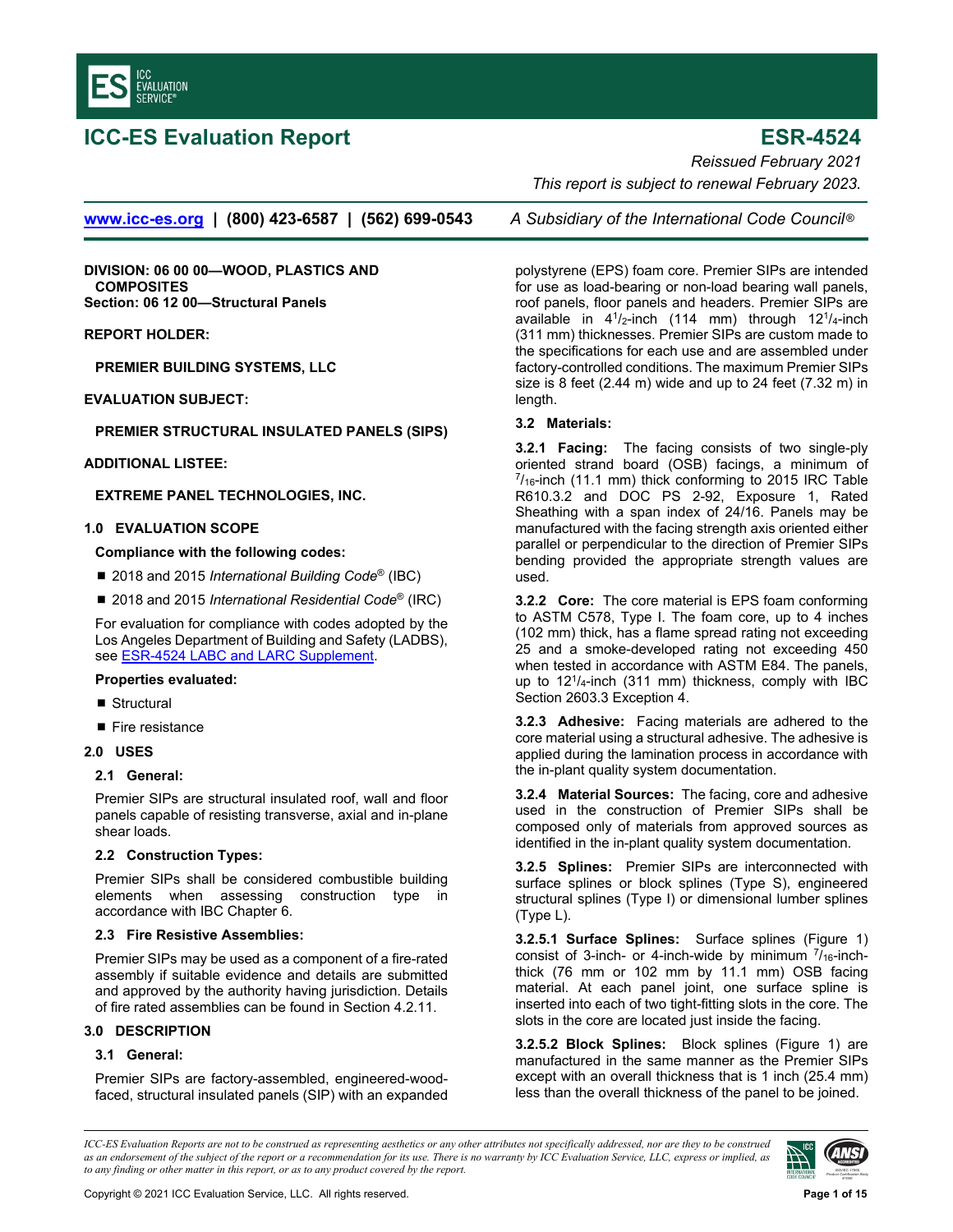**3.2.5.3 Structural Splines:** Structural splines consist of one or more plies of dimensional lumber or an engineered wood product (Figure 1). Acceptable sources for engineered wood products are listed in the manufacturer's quality documentation.

# **4.0 DESIGN AND INSTALLATION**

# **4.1 Design:**

**4.1.1 General:** The scope of this report is limited to the evaluation of Premier SIPs. Panel connections and other details related to incorporation of the panel into the overall structural system of a building are outside the scope of this report.

**4.1.2 Design Approval:** Where required by the authority having jurisdiction, structures using Premier SIPs shall be designed by a registered design professional. Construction documents, including engineering calculations and drawings providing floor plans, window details, door details, and connector details, shall be submitted to the code official when application is made for a permit. The individual preparing such documents shall possess the necessary qualifications as required by the applicable code and the professional registration laws of the state where the construction is undertaken. Approved construction documents shall be available at all times on the jobsite during installation.

**4.1.3 Design Loads:** Design loads to be resisted by the Premier SIPs shall be as required under the applicable building code. Loads on the Premier SIPs shall not exceed the loads noted in this report.

**4.1.4 Allowable Loads:** Allowable axial, transverse, and in-plane shear loads shall be selected from Tables 1 through 10. Calculations demonstrating that the loads applied are less than the allowable loads described in this report shall be submitted to the code official for approval. For loading conditions not specifically addressed herein, structural members designed in accordance with accepted engineering practice shall be provided to meet applicable code requirements.

**4.1.5 Concentrated Load:** Axial loads shall be applied to the Premier SIPs through continuous members such as structural insulated roof or floor panels or repetitive members spaced at regular intervals of 24 inches (610 mm) on center or less. Such members shall be fastened to a rim board or similar member to distribute the load to the Premier SIPs. Where a rim board or similar member is not provided, the reaction at the end of each member shall not exceed the concentrated loads provided in Tables 5 through 7.

**4.1.6 Eccentric and Side Loads:** Axial loads shall be applied concentrically to the top of the Premier SIPs. Loads shall not be applied eccentrically or through framing attached to one side of the panel (such as balloon<br>framing) except where additional engineering except where additional engineering documentation is provided.

**4.1.7 Openings:** Except as provided in Tables 8 and 9, openings in panels shall be reinforced with wood or steel designed in accordance with accepted engineering practice to resist all loads applied to the opening as required by the applicable code. Details for door and window openings shall be provided to clarify the manner of supporting axial, transverse and/or in-plane shear loads at openings. Such details shall be shown on approved design documents and subject to approval by the local authority having jurisdiction.

**4.1.8 In-Plane Shear Design:** Shear walls utilizing block, surface or lumber splines shall be sized to resist all code required wind and seismic loads without exceeding the allowable loads provided in Table 10. Shear wall chords, hold-downs and connections to transfer shear forces between the wall and surrounding structure shall be designed in accordance with accepted engineering practice. The allowable loads provided in Table 10 as published, are limited to assemblies with height-to-width ratios not exceeding those published in Footnote 1 of Table 10. The allowable loads for shear walls with height: width ratios exceeding 2:1 using dimensional lumber splines must be adjusted in accordance with Footnote 5 of Table 10.

**4.1.9 Seismic Design Categories A, B and C:** The use of the shear wall configurations in Table 10 is limited to structures in Seismic Design Categories A, B and C.

**4.1.10 Horizontal Diaphragms:** Horizontal diaphragms utilizing surface splines shall be sized to resist all code required wind and seismic loads without exceeding the allowable loads provided in Table 11. Diaphragm chords and connections to transfer shear forces between the diaphragm and surrounding structure shall be designed in accordance with accepted engineering practice. The maximum diaphragm length-to-width ratio shall not exceed those specified in Table 11.

**4.1.11 Combined Loads:** Panels subjected to any combination of axial, transverse or in-plane shear loads shall be analyzed utilizing a straight line interaction.

# **4.2 Installation:**

**4.2.1 General:** Premier SIPs shall be fabricated, identified and installed in accordance with this report, the approved construction documents and the applicable code. In the event of a conflict between the manufacturer's published installation instructions and this report, this report shall govern. Approved construction documents shall be available at all times on the jobsite during installation.

**4.2.2 Splines:** Premier SIPs are interconnected at the panel edges through the use of a spline. The spline type may be of any configuration listed in Section 3.2.5 as required by the specific design. The spline shall be secured in place with not less than 0.113-inch x 2.5-inch (2.9 mm x 63.5 mm) smooth shank nails, [0.275 inch (7 mm) head diameter], 6 inches (152 mm) on center on both sides of the Premier SIPs or an approved equivalent fastener. All joints shall be sealed in accordance with the Premier SIPs manufacturer's installation instructions. Alternate spline connections may be required for Premier SIPs subjected to in-plane shear forces. Such Premier SIPs shall be interconnected exactly as required in Table 10 or Table 11 or as directed by the designer.

**4.2.3 Plates:** The top and bottom plates of the panels shall be dimensional lumber or engineered wood sized to match the core thickness of the panel. The plates shall be secured using not less than 0.113-inch x 2.5-inch (2.9 mm x 63.5 mm) nails, [0.275-inch (7 mm) head diameter], spaced 6 inches (152 mm) on center on both sides of the panel or an approved equivalent fastener. Alternate plate connections may be required for panels subjected to inplane shear forces and shall be interconnected as required in Table 10 or Table 11 or as directed by the designer.

**4.2.4 Cutting and Notching:** No field cutting or routing of the panels shall be permitted except as shown on approved drawings.

**4.2.5 Protection from Decay:** Premier SIPs that rest on exterior foundation walls shall not be located within 8 inches (203 mm) of exposed earth. Premier SIPs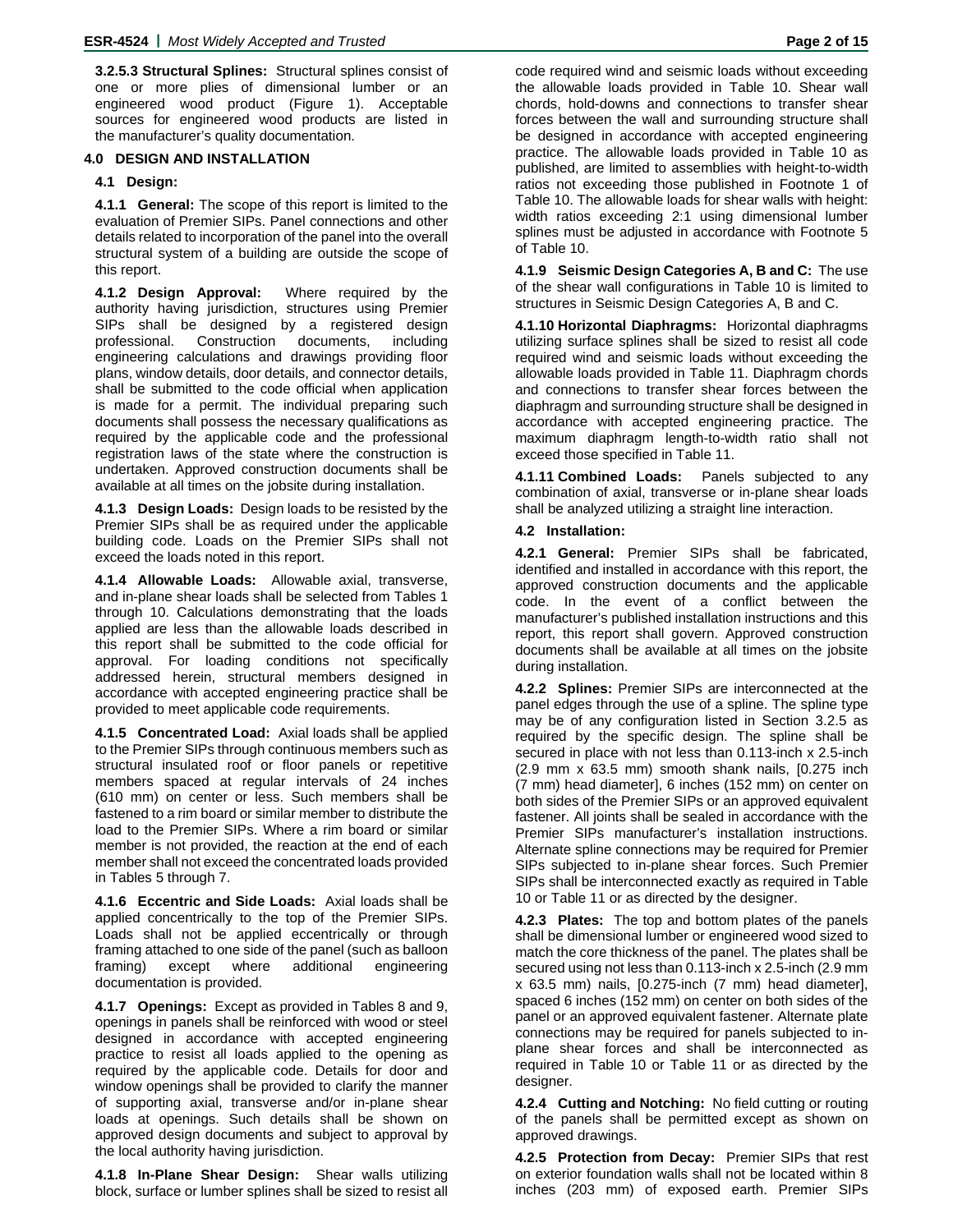supported by concrete or masonry that is in direct contact with earth shall be protected from the concrete or masonry by a moisture barrier.

**4.2.6 Protection from Termites:** In areas subject to damage from termites, Premier SIPs shall be protected from termites using an approved method. Premier SIPs shall not be installed below grade or in contact with earth.

**4.2.7 Heat-producing Fixtures:** Heat-producing fixtures shall not be installed in the Premier SIPs unless protected by a method approved by the code official or documented in test reports. This limitation shall not be interpreted to prohibit heat-producing elements with suitable protection.

**4.2.8 Plumbing Installation Restrictions:** Plumbing and waste lines may extend at right angles through the wall panels but are not permitted vertically within the core. Lines shall not interrupt splines or panel plates unless approved by a registered design professional.

# **4.2.9 Voids and Holes:**

**4.2.9.1 Voids in Core:** In lieu of openings designed in accordance with Section 4.1.7, the following voids are permitted. Voids may be provided in the panel core during fabrication at predetermined locations only. Voids parallel to the panel span shall be limited to a single  $1\frac{1}{2}$ -inch (38.1 mm) maximum diameter hole. Such voids shall be spaced a minimum of 4 feet (1.22 m) on center, measured perpendicular to the panel span. Two  $1/2$ -inch-diameter (12.7 mm) holes may be substituted for the single  $1<sup>1</sup>/2$ -inch-diameter (38.1 mm) hole provided they are maintained parallel and within 2 inches (50.8 mm) of each other. Voids perpendicular to the panel span shall be limited to a single  $1\frac{1}{2}$ -inch-maximum-diameter (38.1 mm) hole placed not closer than 16 inches (406 mm) from the support. Additional voids in the same direction shall be spaced not less than 28 inches (711.2 mm) on center.

**4.2.9.2 Holes in Panels:** Holes may be placed in Premier SIPs during fabrication at predetermined locations only. Except as noted herein, holes shall be limited to 4-inches x 4-inches (102 mm x 102 mm) square. The minimum distance between holes shall not be less than 4 feet (1.22 m) on center measured perpendicular to the panel span and 24 inches (610 mm) on center measured parallel to the panel span. Not more than three holes shall be provided in a single line of holes parallel to the panel span. The holes may intersect voids permitted elsewhere in this report.

When Premier SIPs with a 101/4-inch (260 mm) or 121/4-inch (311 mm) thickness are used horizontally, holes shall be limited to a maximum 8-inch (203 mm) diameter. The minimum distance between holes shall not be less than 4 feet (1.22 m) on center measured perpendicular to the panel span and 4 feet (1.22 m) on center measured parallel to the panel span. The minimum distance from the edge of any hole to the support of any Premier SIPs shall not be less than 24 inches (610 mm) and the minimum distance from the edge of any hole to any edge of an individual Premier SIPs shall not be less than 19 inches (483 mm). When more than three holes are present in a single line parallel to the panel span, the allowable loads in Tables 1 through 3 shall be reduced by 25 percent.

# **4.2.10 Panel Cladding:**

**4.2.10.1 Roof Covering:** The roof covering, underlayment and flashing shall comply with the applicable codes. All roofing materials must be installed in accordance with the manufacturer's installation instructions. The use of roof coverings requiring the application of heat during installation shall be reviewed and approved by a registered design professional.

**4.2.10.2 Exterior Wall Covering:** Panels shall be covered on the exterior by a water-resistive barrier as required by the applicable code. The water-resistive barrier shall be attached with flashing in such a manner as to provide a continuous water-resistive barrier behind the exterior wall veneer. The exterior facing of the Premier SIPs wall shall be covered with weather protection as required by the applicable building code or other approved materials.

**4.2.10.3 Interior Wall Covering:** The foam plastic core shall be separated from the interior of the building by an approved thermal barrier of ½-inch (12.7 mm) gypsum wallboard or equivalent thermal barrier where required by IBC Section 2603.4.

#### **4.2.11 Fire-resistance-rated Assemblies:**

**4.2.11.1 Fire-resistance-rated, limited load-bearing, restrained and unrestrained, floor and ceiling assembly using Premier SIPs with Type S Splines – 1 hour (Figure 5).**

**4.2.11.1.1 (Item No. 1) Structural Insulated Panels:**  Premier SIPs with minimum thickness of 8<sup>1</sup>/<sub>4</sub> inches (210) mm). Panels shall bear the ICC-ES Evaluation Report number or ICC NTA, LLC certification mark. Maximum uniform transverse load shall not exceed 77 percent of the allowable load in Table 1.

**4.2.11.1.2 (Item No. 2) Gypsum Board:** For ceiling (exposed side), U.S. Gypsum, *Firecode* (Type X) 5/8-inchthick (15.9 mm), 4-foot-wide (1.22 m) by 10-foot-long (3.05 m), applied in two layers. Inner layer installed with gypsum long dimension parallel to Premier SIPs spline and offset a minimum of 24 inches (610 mm) from the Premier SIPs spline joints. Gypsum joints perpendicular to Premier SIPs spline shall be staggered in adjacent panels not less than 7 feet (2.1 m). Inner layer shall be secured to the OSB with No.  $6 \times 1^{1}/_{4}$ -inch (31.8 mm), Type S, bugle head drywall screws spaced 12 inches (305 mm) on center and in rows 24 inches (610 mm) on center. Second layer installed at right angles to inner layer with all joints offset not less than 24 inches (610 mm) from the inner layer. Second layer secured with No. 7 x 2-inch (50.8 mm), Type S, bugle head drywall screws spaced 12 inches (305 mm) on center and in rows spaced 16 inches (406 mm) on center. Gypsum board joints in the second layer shall be covered with paper joint tape and joint compound. Screw heads shall be covered with joint compound.

**4.2.11.1.3 (Item No. 3) Surface Spline:** Minimum 7/16-inch-thick (11.1 mm) by minimum 31/2-inch (88.9 mm) OSB placed in preformed slots below top (unexposed side). Spline secured with No.  $6 \times 1^{1}/_{4}$ -inch (31.75 mm), Type S, bugle head drywall screws spaced 6 inches (152 mm) on center on each side of Premier SIPs joint. Block splines in accordance with Section 3.2.5.2 are an acceptable alternative to surface splines.

**4.2.11.2 Fire-resistance-rated, limited load-bearing wall assembly using Premier SIPs with Type L Splines – 1 hour (Figure 6):**

**4.2.11.2.1 (Item No. 1) Structural Insulated Panels:**  Premier SIPs with minimum thickness of  $6^{1}/2$  inches (165 mm). Panels shall bear the ICC-ES Evaluation Report number or ICC NTA, LLC certification mark. Maximum axial compression load shall not exceed 37 percent of the allowable axial load in Table 6.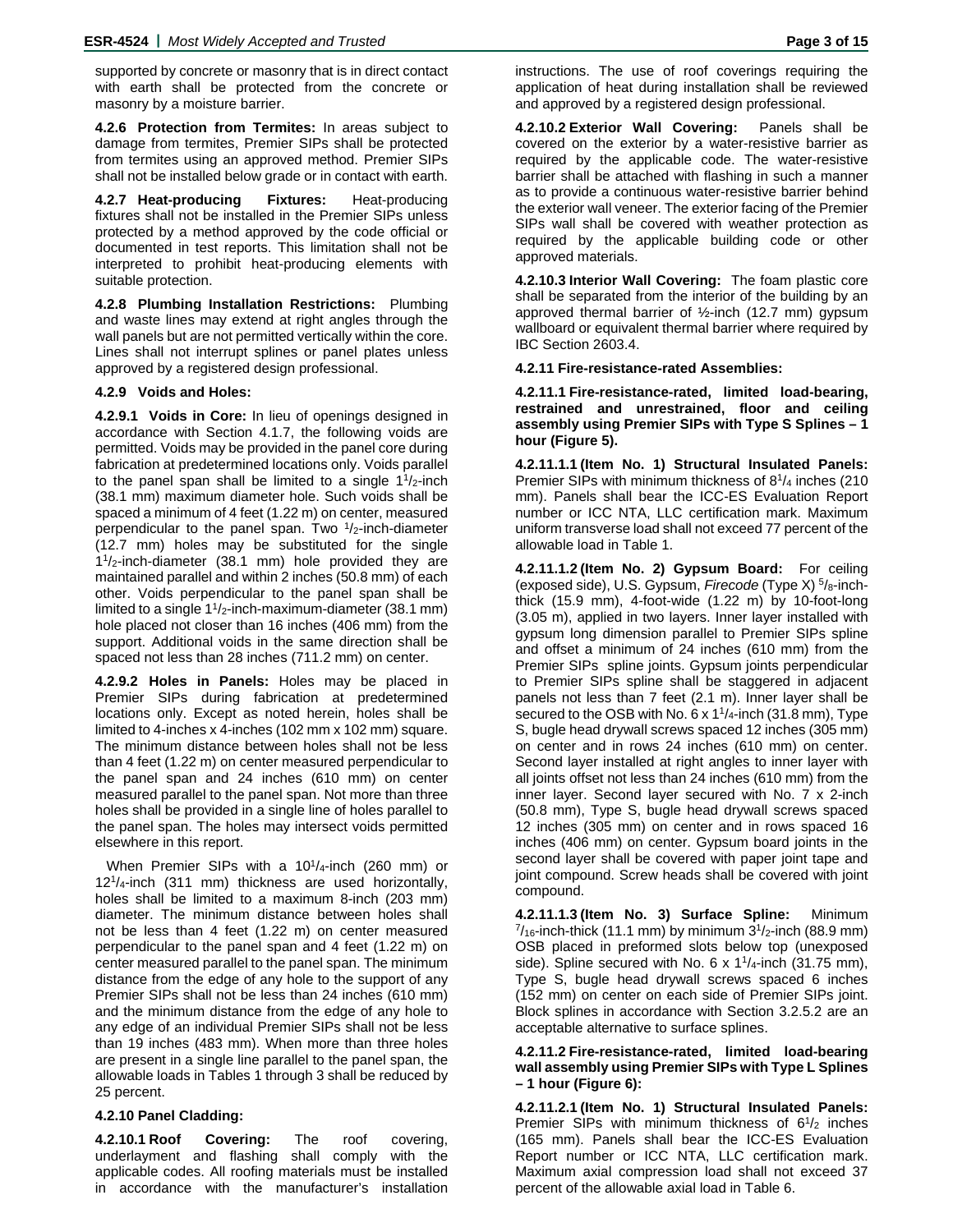**4.2.11.2.2 (Item No. 2) Gypsum Board:** Standard Gypsum's Type SG-C, *TE generation 3* (Type C) 5/8-inchthick (15.9 mm), 4-foot-wide (1.22 m) by 10-foot-long (3.05 m), applied vertically in a single layer on both sides of the Premier SIPs. Vertical gypsum joints offset a minimum of 12 inches (305 mm) from Premier SIPs spline joints. Gypsum secured to the OSB with  $15\frac{1}{8}$ -inch-long (41.3 mm) PC cupped head drywall nails spaced 12 inches (305 mm) on center vertically and 16 inches (406 mm) on center horizontally. Gypsum board joints are covered with paper joint tape and joint compound. Nail heads are covered with joint compound.

**4.2.11.2.3 (Item No. 3) Spline:** Double 2x6 #2 Hem-Fir dimensional lumber. Double lumber members shall be nailed together with 0.148-inch x  $3^{1}/_{4}$ -inch (3.76 mm x 82.6 mm) coated sinker nails (16d) spaced 24 inches (610 mm) on center staggered along the spline length. The double lumber spline shall be installed in the recesses between adjacent Premier SIPs and secured to the OSB with 0.122-inch x 2-inch (3.1 mm x 50.8 mm) (6d common) nails spaced 6 inches (152 mm) on center. Caulk complying with ASTM C834 shall be applied to the spline surfaces in contact with the EPS.

**4.2.11.2.4 (item No. 4) Top Plate:** Double 2x6 #2 Hem-Fir dimensional lumber. The first plate shall be installed in a 3-inch-deep (76.2 mm) recess at the top of the Premier SIPs and secured to the OSB facings with 0.122-inch x 2-inch (3.1 mm x 50.8 mm) (6d common) nails spaced 6 inches (152 mm) on center. The first plate shall also be secured to each spline with two 0.148-inch  $x \frac{3^{1}}{4}$ -inch (3.76 mm x 82.6 mm) (16d common) nails. The second plate shall be placed above the first plate and secured to the OSB facings with  $0.122$ -inch x 2-inch  $(3.1 \text{ mm} \times 50.8)$ mm) (6d common) nails spaced 6 inches (152 mm) on center. The second plate shall also be secured to the first plate with 0.148-inch x  $3^{1}/_{4}$ -inch (3.76 mm x 82.6 mm) coated sinker nails (16d) spaced 16 inches (406 mm) on center staggered along the plate length. Caulk complying with ASTM C834 shall be applied to the plate surfaces in contact with the EPS.

**4.2.11.2.5 (Item No.5) Bottom Plate:** Single 2x6 No. 2 Hem-Fir dimensional lumber. The plate shall be installed in a  $1\frac{1}{2}$ -inch-deep (38.1 mm) recess at the bottom of the panel and secured to the OSB facings with 0.122-inch x 2-inch (3.1 mm x 50.8 mm) (6d common) nails spaced 6 inches (152 mm) on center. The plate shall also be secured to each spline with two 0.148-inch x  $3^{1}/_{4}$ -inch (3.76 mm x 82.6 mm) (16d common) nails. Caulk complying with ASTM C834 shall be applied to the plate surfaces in contact with the EPS.

#### **5.0 CONDITIONS OF USE**

Premier SIPs as described in this report comply with the codes listed in Section 1.0 of this report, subject to the following conditions:

- **5.1** Installation complies with this report and the approved construction documents.
- **5.2** This report applies only to the panel thicknesses specifically listed herein.
- **5.3** In use panel heights/spans shall not exceed the values listed herein. Extrapolation beyond the values listed herein is not permitted.
- **5.4** The panels are produced in the production facilities in Puyallup, Washington and Cottonwood, Minnesota under a quality control program with inspections by ICC-ES.

#### **6.0 EVIDENCE SUBMITTED**

- **6.1** Reports of axial load, transverse load, and in-plane racking shear tests of panels in accordance with the general guidelines of ASTM E72.
- **6.2** Reports of tests conducted in accordance with ASTM E119.
- **6.3** Reports of tests conducted in accordance with ASTM E455.
- **6.4** Reports of tests related to header loads.

# **7.0 IDENTIFICATION**

- **7.1** Premier SIPs are identified with the following information:
- **7.1.1** The ICC-ES Evaluation Report number (ESR-4524)
- **7.1.2** In-plant quality assurance stamp
- **7.1.3** Company name (Premier Building Systems, LLC or Extreme Panel Technologies, Inc.)
- **7.1.4** Project or batch number
- **7.2** The report holder's contact information is the following:

# **PREMIER BUILDING SYSTEMS, LLC 18504 CANYON ROAD EAST PUYALLUP, WASHINGTON 98375**

**7.3** The Additional Listee's contact information is the following:

**EXTREME PANEL TECHNOLOGIES, INC. 475 EAST 4TH STREET NORTH COTTONWOOD, MINNESOTA 56229**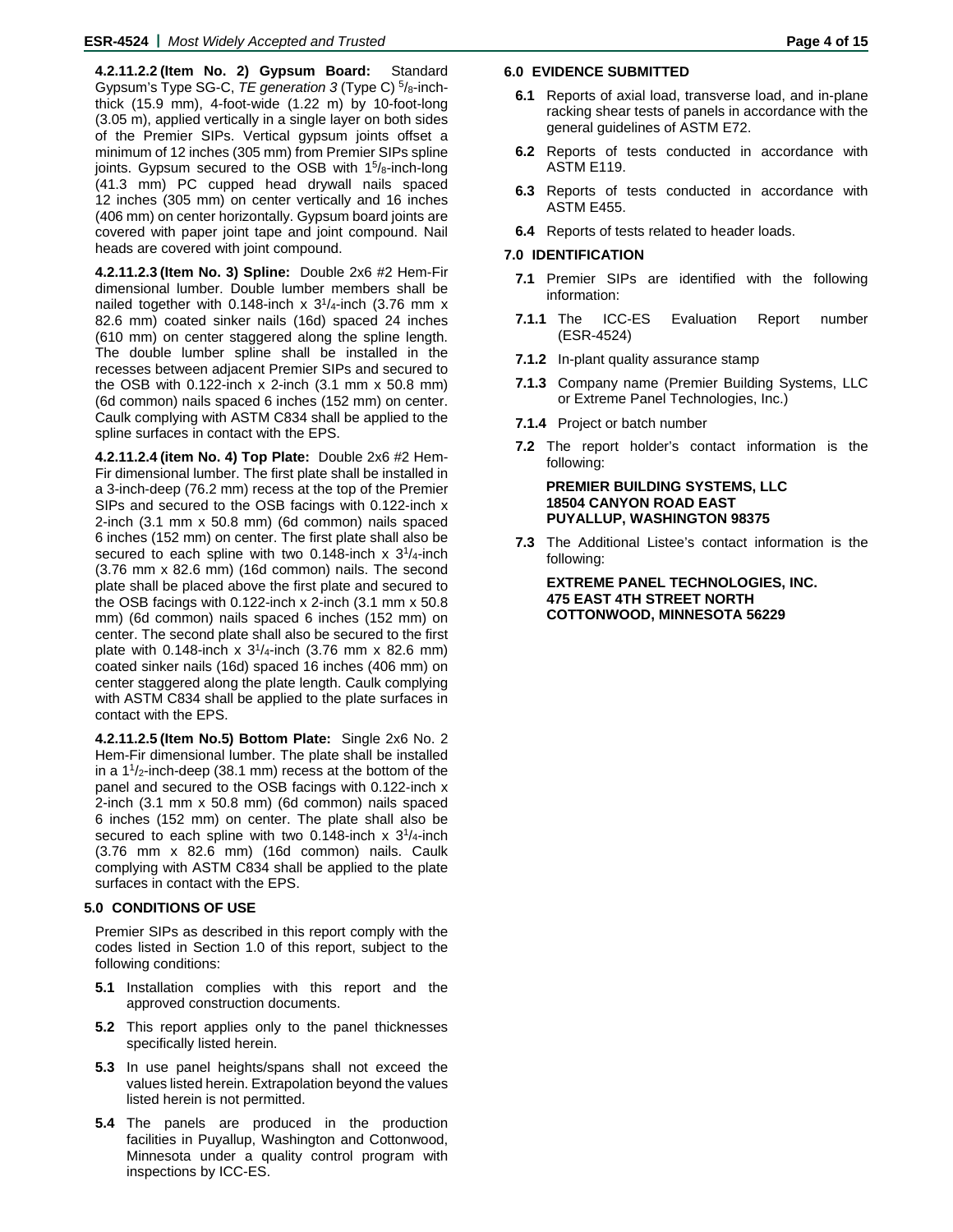



 $\mathbf R$ 

 $\mathcal{W}$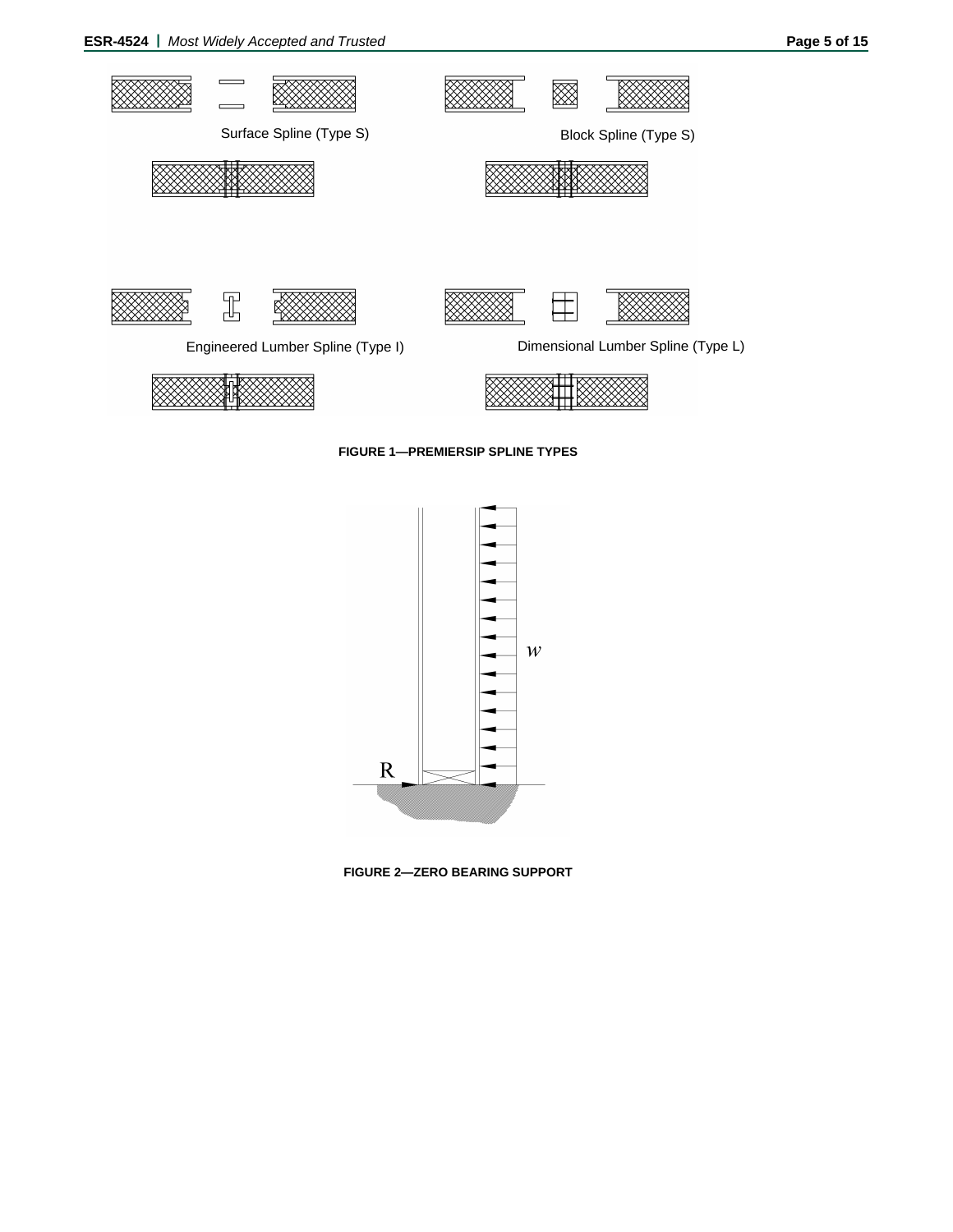| <b>PANEL</b><br><b>THICKNESS</b> | <b>DEFLECTION</b>  | <b>PANEL SPAN (feet)</b> |    |    |    |    |    |    |    |    |    |
|----------------------------------|--------------------|--------------------------|----|----|----|----|----|----|----|----|----|
| (inches)                         | LIMIT <sup>2</sup> | 4 <sup>4</sup>           | 8  | 10 | 12 | 14 | 16 | 18 | 20 | 22 | 24 |
|                                  | L/360              | 100                      | 32 | 23 | 18 | 14 | 11 |    |    |    |    |
| 4.5                              | L/240              | 143                      | 48 | 35 | 27 | 21 | 16 |    |    |    |    |
|                                  | L/180              | 143                      | 63 | 47 | 36 | 28 | 22 |    |    |    |    |
|                                  | L/360              | 105                      | 51 | 38 | 29 | 23 | 19 | 15 | 12 |    |    |
| 6.5                              | L/240              | 162                      | 76 | 57 | 44 | 35 | 28 | 23 | 19 |    |    |
|                                  | L/180              | 191                      | 80 | 61 | 50 | 42 | 36 | 30 | 24 |    |    |
|                                  | L/360              | 120                      | 67 | 51 | 40 | 32 | 26 | 22 | 18 | 15 | 13 |
| 8.25                             | L/240              | 179                      | 94 | 71 | 57 | 48 | 40 | 33 | 27 | 23 | 19 |
|                                  | L/180              | 179                      | 94 | 71 | 57 | 48 | 41 | 36 | 32 | 26 | 22 |
|                                  | L/360              | 131                      | 86 | 66 | 52 | 43 | 35 | 29 | 25 | 21 | 18 |
| 10.25                            | L/240              | 168                      | 94 | 75 | 63 | 54 | 47 | 41 | 36 | 32 | 27 |
|                                  | L/180              | 168                      | 94 | 75 | 63 | 54 | 47 | 41 | 36 | 33 | 28 |
| 12.25                            | L/360              | 132                      | 94 | 75 | 63 | 53 | 44 | 37 | 32 | 27 | 23 |
|                                  | L/240              | 163                      | 94 | 75 | 63 | 54 | 47 | 42 | 37 | 34 | 31 |
|                                  | L/180              | 163                      | 94 | 75 | 63 | 54 | 47 | 42 | 37 | 34 | 31 |

#### **TABLE 1—MAXIMUM ALLOWABLE UNIFORM TRANSVERSE LOAD, ROOF/FLOOR (psf) – TYPE S SPLINE1,3**

For **SI:** 1 inch = 25.4 mm; 1 foot = 304.8 mm; 1 psf = 0.0479 kPa.

<sup>1</sup> Table values assume a simply supported panel with  $1\frac{1}{2}$ -inches (38.1 mm) of continuous bearing on facing at supports. Permanent loads, such as dead load, shall not exceed 0.50 times the tabulated load. Values do not include the dead weight of the panel.

<sup>2</sup> Deflection limit shall be selected by building designer based on the serviceability requirements of the structure and the requirements of applicable building code. Values are based on loads of short duration only and do not consider the effects of creep.

<sup>3</sup> Table values for 8-foot (2.44 m) spans apply to panels constructed with the OSB strength axis oriented either parallel or perpendicular to span direction. Table values for other spans are based on the OSB strength axis oriented parallel to the span direction.<br><sup>4</sup> Panels spanning 4 feet (1.22 m) shall be a minimum of 8-foot (2.44 m) long spanning two 4-foot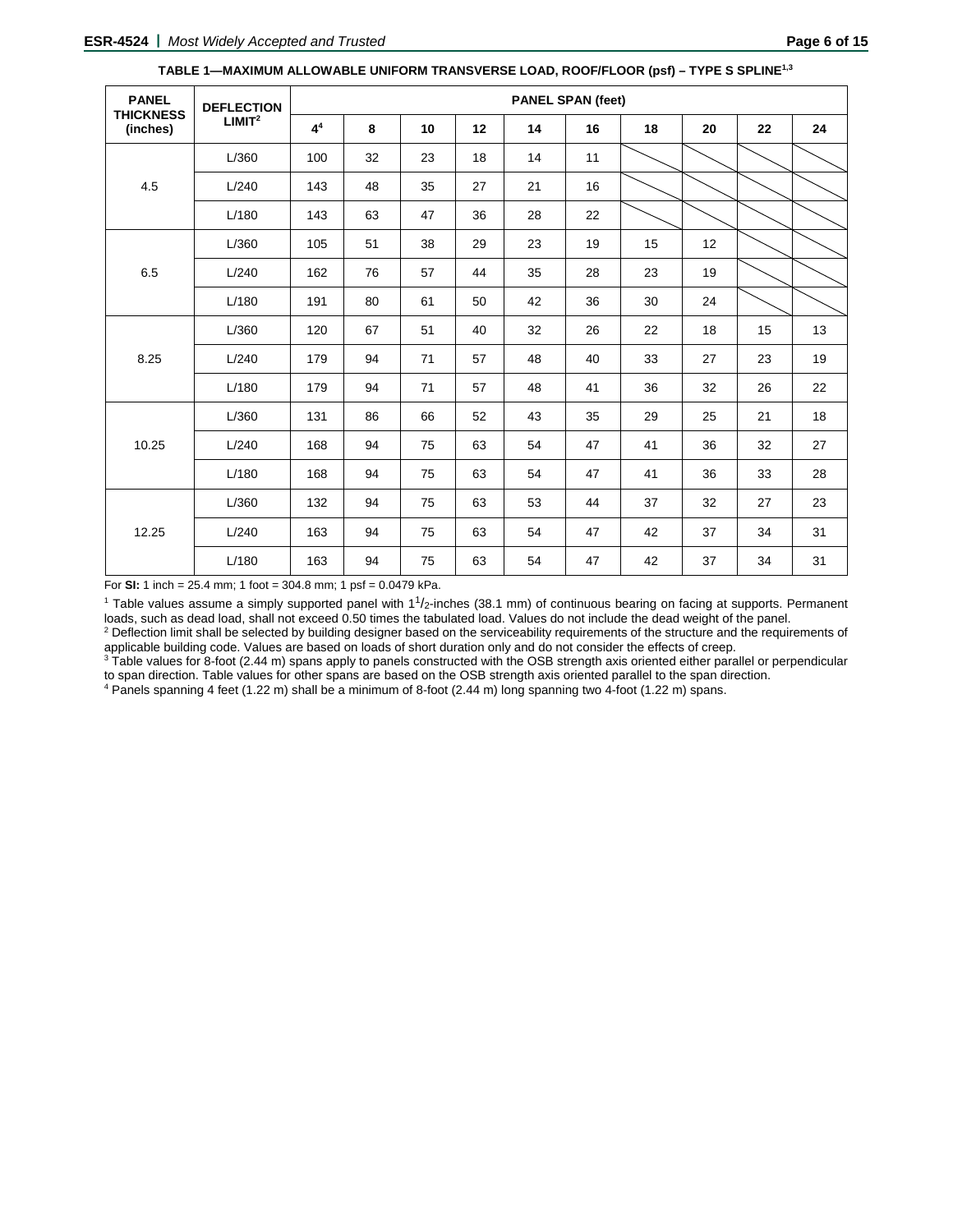| <b>PANEL</b><br><b>THICKNESS</b> | <b>DEFLECTION</b>  |    | <b>PANEL SPAN (feet)</b> |    |    |    |    |    |    |    |  |
|----------------------------------|--------------------|----|--------------------------|----|----|----|----|----|----|----|--|
| (inches)                         | LIMIT <sup>2</sup> | 8  | 10                       | 12 | 14 | 16 | 18 | 20 | 22 | 24 |  |
|                                  | L/360              | 32 | 23                       | 18 | 14 | 11 |    |    |    |    |  |
| 4.5                              | L/240              | 48 | 35                       | 27 | 21 | 16 |    |    |    |    |  |
|                                  | L/180              | 55 | 44                       | 36 | 28 | 22 |    |    |    |    |  |
|                                  | L/360              | 51 | 38                       | 29 | 23 | 19 | 15 | 12 |    |    |  |
| 6.5                              | L/240              | 67 | 53                       | 44 | 35 | 28 | 23 | 19 |    |    |  |
|                                  | L/180              | 67 | 53                       | 44 | 38 | 33 | 29 | 24 |    |    |  |
|                                  | L/360              | 67 | 51                       | 40 | 32 | 26 | 22 | 18 | 15 | 13 |  |
| 8.25                             | L/240              | 75 | 60                       | 50 | 42 | 37 | 33 | 27 | 23 | 19 |  |
|                                  | L/180              | 75 | 60                       | 50 | 42 | 37 | 33 | 30 | 26 | 22 |  |
|                                  | L/360              | 83 | 66                       | 52 | 43 | 35 | 29 | 25 | 21 | 18 |  |
| 10.25                            | L/240              | 83 | 66                       | 55 | 47 | 41 | 36 | 33 | 30 | 27 |  |
|                                  | L/180              | 83 | 66                       | 55 | 47 | 41 | 36 | 33 | 30 | 27 |  |
|                                  | L/360              | 89 | 72                       | 60 | 51 | 44 | 37 | 32 | 27 | 23 |  |
| 12.25                            | L/240              | 89 | 72                       | 60 | 51 | 45 | 40 | 36 | 32 | 30 |  |
|                                  | L/180              | 89 | 72                       | 60 | 51 | 45 | 40 | 36 | 32 | 30 |  |

# **TABLE 2—MAXIMUM ALLOWABLE UNIFORM TRANSVERSE LOAD, WALL (psf) – TYPE S SPLINE1,3**

For **SI:** 1 inch = 25.4 mm; 1 foot = 304.8 mm; 1 psf = 0.0479 kPa.

<sup>1</sup> Table values assume an end-supported panel with zero bearing on facing at supports. Permanent loads, such as dead load, shall not exceed 0.50 times the tabulated load.

 $^2$  Deflection limit shall be selected by building designer based on the serviceability requirements of the structure and the requirements of applicable building code. Values are based on loads of short duration only and do not consider the effects of creep.

<sup>3</sup> Table values for 8-foot (2.44 m) spans apply to panels constructed with the OSB strength axis oriented either parallel or perpendicular to span direction. Table values for other spans are based on the OSB strength axis oriented parallel to the span direction.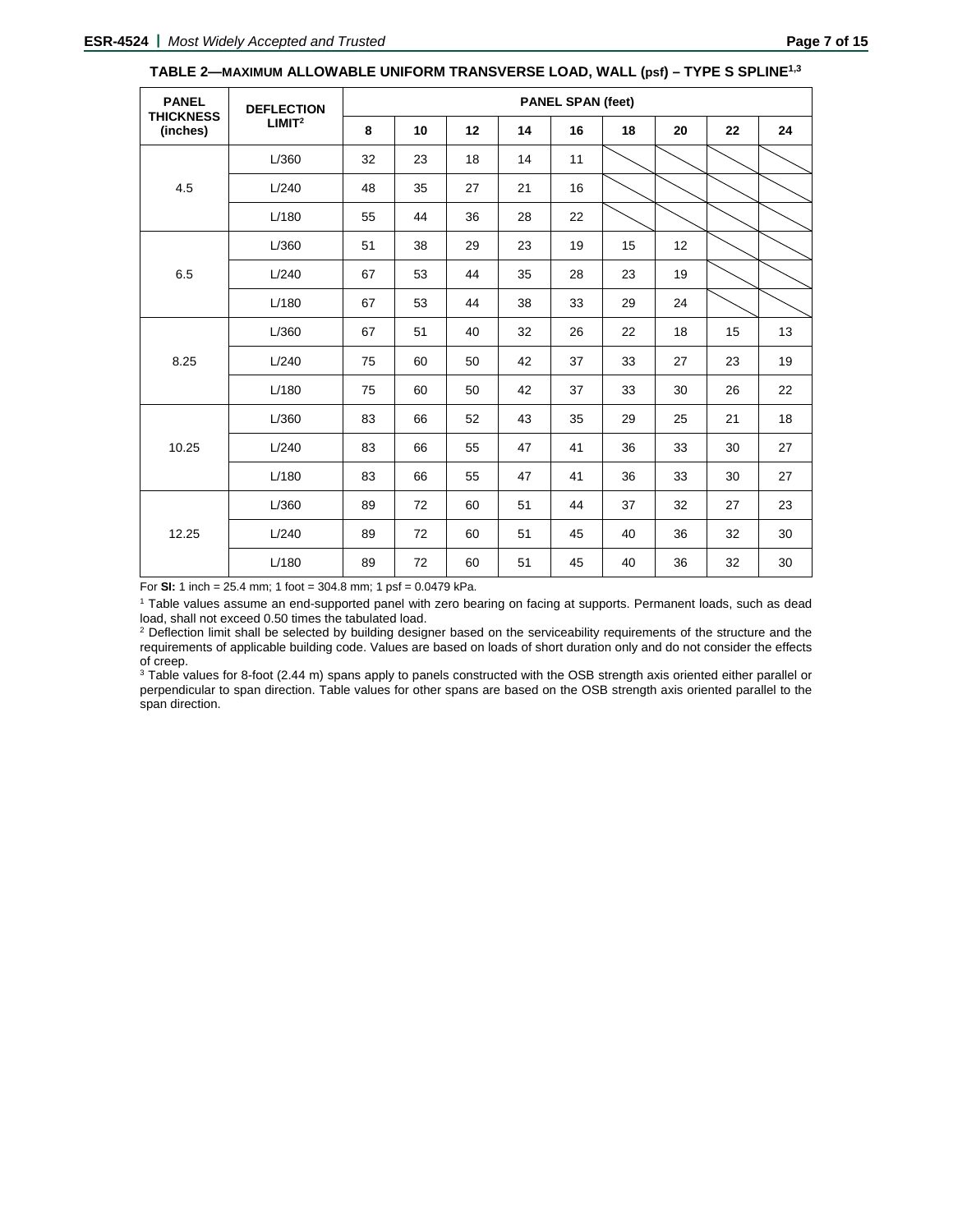# **TABLE 3—MAXIMUM ALLOWABLE UNIFORM TRANSVERSE LOAD (psf) – TYPE I SPLINE1,3**

| <b>PANEL</b><br><b>THICKNESS</b> | <b>DEFLECTION</b><br>LIMIT <sup>2</sup> | <b>PANEL SPAN (feet)</b> |        |        |         |    |       |    |       |    |     |
|----------------------------------|-----------------------------------------|--------------------------|--------|--------|---------|----|-------|----|-------|----|-----|
| (inches)                         |                                         | 4 <sup>4</sup>           | 8      | 10     | $12 \,$ | 14 | 16    | 18 | 20    | 22 | 24  |
|                                  | L/360                                   | 132                      | 136    | 93     | 60      | 50 | 40    | 31 | 21    | 19 | 16  |
| 8.25                             | L/240                                   | $318*$                   | $148*$ | $107*$ | 91      | 75 | 59    | 45 | 31    | 27 | 23  |
|                                  | L/180                                   | $318*$                   | $148*$ | $107*$ | $92*$   | 87 | 78    | 60 | 41    | 36 | 30  |
|                                  | L/360                                   | 197                      | $164*$ | $124*$ | 72      | 67 | 61    | 48 | 34    | 29 | 24  |
| 10.25                            | L/240                                   | 336*                     | $164*$ | $124*$ | $107*$  | 96 | $84*$ | 70 | 49    | 43 | 36  |
|                                  | L/180                                   | 336*                     | $164*$ | $124*$ | $107*$  | 96 | $84*$ | 76 | 65    | 56 | 47  |
|                                  | L/360                                   | 258                      | $143*$ | $103*$ | 86      | 83 | $77*$ | 61 | 42    | 37 | 32  |
| 12.25                            | L/240                                   | $318*$                   | $143*$ | $103*$ | $93*$   | 85 | $77*$ | 68 | $59*$ | 54 | 46  |
|                                  | L/180                                   | $318*$                   | $143*$ | $103*$ | $93*$   | 85 | $77*$ | 68 | $59*$ | 54 | 49* |

For **SI:** 1 inch = 25.4 mm; 1 foot = 304.8 mm; 1 psf = 0.0479 kPa.

<sup>1</sup>Table values assume a simply supported panel with  $11/2$ -inches (38.1 mm) of continuous bearing on facing at supports. Permanent loads, such as dead load, shall not exceed 0.50 times the tabulated load. Splines consist of one wood I-beam,  $2^{1}/4$ -inch (57.2 mm) wide flange (minimum)

with a depth equal to the core thickness, spaced not to exceed 48 inches (1219.2 mm) on center.<br><sup>2</sup> Deflection limit shall be selected by building designer based on the serviceability requirements of the structure and the

applicable building code.<br><sup>3</sup> Tabulated values for 8-foot (2.44 m) walls apply to panels constructed with the OSB strength axis oriented either parallel or perpendicular to<br>supports. Tabulated values for other lengths are

4 Panels spanning 4 feet (1.22 m) shall be a minimum of 8 foot (2.44 m) long spanning a minimum of two 4-foot (1.22 m) spans. No single span condition is allowed.

\*An asterisk (\*) indicates the value shown is governed by the average peak load divided by 3.

| <b>PANEL</b><br><b>THICKNESS</b> | <b>DEFLECTION</b><br>LIMIT <sup>2</sup> | <b>PANEL SPAN (feet)</b> |        |        |        |     |        |    |       |    |    |
|----------------------------------|-----------------------------------------|--------------------------|--------|--------|--------|-----|--------|----|-------|----|----|
| (inches)                         |                                         | 4 <sup>4</sup>           | 8      | 10     | 12     | 14  | 16     | 18 | 20    | 22 | 24 |
|                                  | L/360                                   | 103                      | 45     | 33     | 24     | 18  | 11     |    |       |    |    |
| 4.5                              | L/240                                   | 225                      | 68     | 47     | 34     | 26  | 17     |    |       |    |    |
|                                  | L/180                                   | 297*                     | 91     | 61     | 45     | 34  | 23     |    |       |    |    |
|                                  | L/360                                   | $307*$                   | 129    | 57     | 42     | 34  | 25     | 20 | 15    |    |    |
| 6.5                              | L/240                                   | $307*$                   | $182*$ | 87     | 61     | 49  | 37     | 30 | 22    |    |    |
|                                  | L/180                                   | $307*$                   | $182*$ | $112*$ | 80     | 65  | 49     | 39 | 29    |    |    |
|                                  | L/360                                   | 253                      | 171    | 82     | 66     | 54  | 41     | 32 | 23    |    |    |
| 8.25                             | L/240                                   | 288*                     | 188*   | 128    | 100    | 81  | 61     | 48 | 35    |    |    |
|                                  | L/180                                   | 288*                     | 188*   | $133*$ | $117*$ | 105 | 80     | 63 | 45    |    |    |
|                                  | L/360                                   | 286                      | 188*   | 117    | 101    | 80  | 58     | 47 | 36    | 32 | 27 |
| 10.25                            | L/240                                   | 326*                     | 188*   | $147*$ | $134*$ | 120 | 90     | 71 | 52    | 47 | 41 |
|                                  | L/180                                   | 326*                     | 188*   | $147*$ | $134*$ | 121 | $108*$ | 93 | 68    | 61 | 53 |
|                                  | L/360                                   | $327*$                   | 188*   | $167*$ | 141    | 116 | 91     | 75 | 58    | 47 | 36 |
| 12.25                            | L/240                                   | $327*$                   | 188*   | $167*$ | $153*$ | 132 | $110*$ | 97 | $83*$ | 69 | 53 |
|                                  | L/180                                   | $327*$                   | 188*   | 167*   | $153*$ | 132 | $110*$ | 97 | $83*$ | 83 | 70 |

# **TABLE 4—MAXIMUM ALLOWABLE UNIFORM TRANSVERSE LOAD (psf) – TYPE L SPLINE1,3**

For **SI:** 1 inch = 25.4 mm; 1 foot = 304.8 mm; 1 psf = 0.0479 kPa.

<sup>1</sup>Table values assume a simply supported panel with  $11/2$ -inches (38.1 mm) of continuous bearing on facing at supports. Permanent loads, such as dead load, shall not exceed 0.50 times the tabulated load. Splines consist of No. 2 or better, Hem-Fir,  $1^{1/2}$  inches (38.1 mm) wide with a depth equal to the core thickness, spaced to provide not less than two members for every 48 inches (1219.2 mm) of panel width.<br><sup>2</sup> Deflection limit shall be selected by building designer based on the serviceability require

applicable building code.<br><sup>3</sup> Tabulated values for 8-foot (2.44 m) walls apply to panels constructed with the OSB strength axis oriented either parallel or perpendicular to

supports. Tabulated values for other lengths are based on the strong-axis of the facing material oriented parallel to the span direction.

<sup>4</sup> Panels spanning 4 feet (1.22 m) shall be a minimum of 8 foot (2.44 m) long spanning a minimum of two 4-foot (1.22 m) spans. No single span condition is allowed.

\*An asterisk (\*) indicates the value shown is governed by the average peak load divided by 3.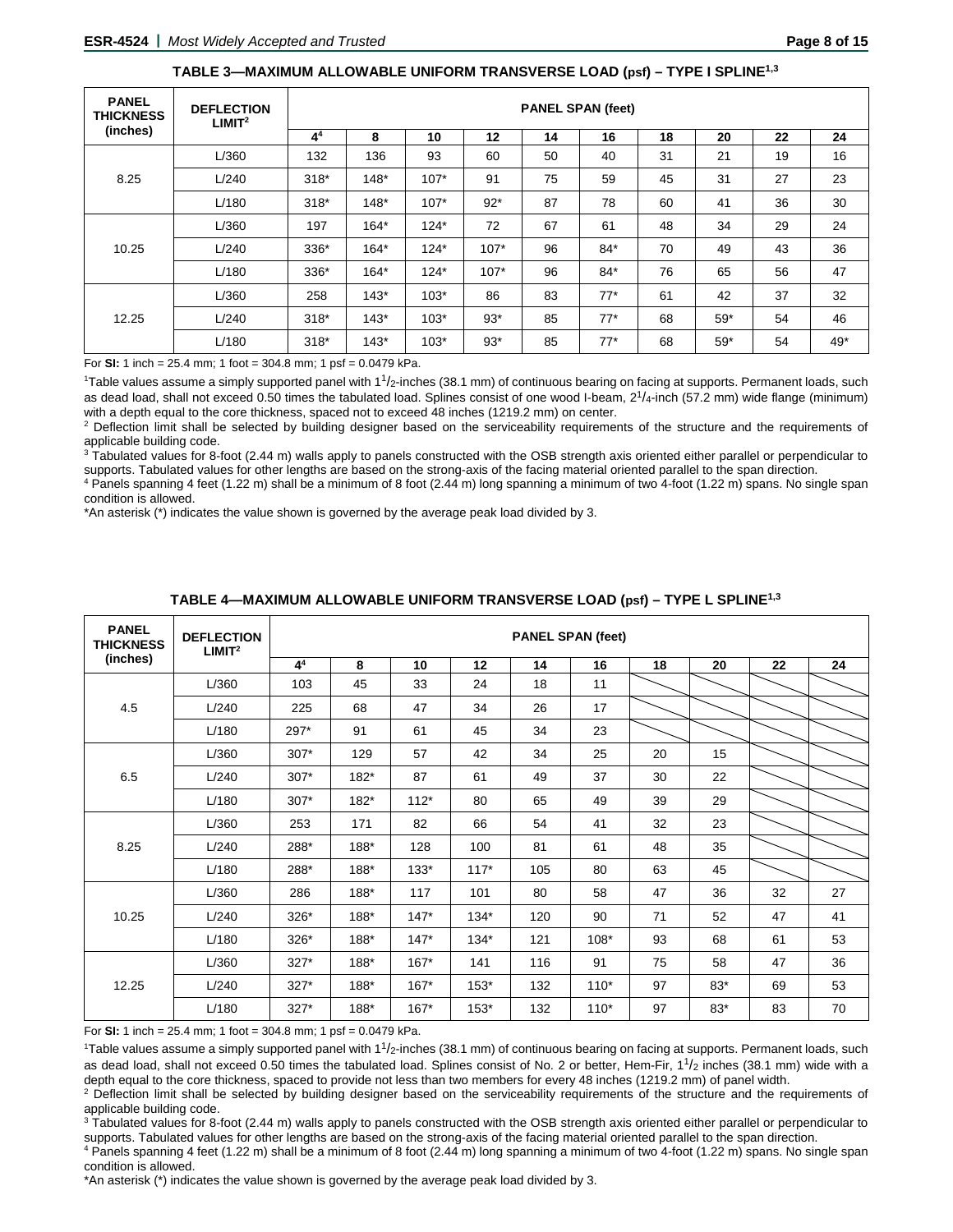#### **TABLE 5—MAXIMUM ALLOWABLE UNIFORM AXIAL LOAD (plf) – TYPE S SPLINE1,2,3,4**

| <b>PANEL</b><br><b>THICKNESS</b> | <b>PANEL SPAN (feet)</b> |      |      |      |       |      |  |  |  |  |
|----------------------------------|--------------------------|------|------|------|-------|------|--|--|--|--|
| (inch)                           | 8                        | 10   | 12   | 16   | 20    | 24   |  |  |  |  |
| 4.5                              | 3500                     | 2553 | 2453 | 2117 |       |      |  |  |  |  |
| 6.5                              | 4250                     | 4043 | 3373 | 3923 | 2817  | 2183 |  |  |  |  |
| 8.25                             | 4917                     | 4327 | 4473 | 4197 | 3497  | 3067 |  |  |  |  |
| 10.25                            | 4600                     | 4414 | 4228 | 4417 | 3389  | 3248 |  |  |  |  |
| 12.25                            | 3889                     | 3959 | 4028 | 4408 | 3837* | 3333 |  |  |  |  |

For **SI:** 1 inch = 25.4 mm; 1 foot = 304.8 mm; 1 psf = 0.0479 kPa; 1 plf = 14.6 N/m.

<sup>1</sup> Splines consist of OSB surface splines not less than  $7/16$  inch (11.1 mm) thick inserted below the facing on each side of the panel. Permanent loads, such as dead load, shall not exceed 0.50 times the tabulated load.

<sup>2</sup> Uniform axial loads may be applied in accordance with Section 4.1.4. Concentrated point loads shall be addressed in accordance with Section 4.1.5 and Table 6.

<sup>3</sup> Both facings must bear on the supporting foundation or structure.

<sup>4</sup> Tabulated values for 8-foot (2.44 m) walls apply to panels constructed with the OSB strength axis oriented either parallel or perpendicular to supports.

\* Limited by  $\frac{1}{8}$  inch (3.2 mm) deflection (compression)

| <b>PANEL</b><br><b>THICKNESS</b> | <b>PANEL SPAN (feet)</b> |      |      |       |       |      |  |  |  |  |
|----------------------------------|--------------------------|------|------|-------|-------|------|--|--|--|--|
| (inch)                           | 8                        | 10   | 12   | 16    | 20    | 24   |  |  |  |  |
| 4.5                              | 4723                     | 3903 | 3273 | 2623  |       |      |  |  |  |  |
| 6.5                              | 5850                     | 5890 | 4277 | 4310  | 2933  | 2837 |  |  |  |  |
| 8.25                             | 6807                     | 6110 | 5557 | 5180  | 4837  | 4083 |  |  |  |  |
| 10.25                            | 5473                     | 5709 | 5946 | 5948  | 4729* | 4250 |  |  |  |  |
| 12.25                            | 5667                     | 5474 | 5281 | 5775* | 4729* | 4223 |  |  |  |  |

#### **TABLE 6—MAXIMUM ALLOWABLE UNIFORM AXIAL LOADS (plf) – TYPE L SPLINE1,2,3,4**

For **SI:** 1 inch = 25.4 mm; 1 foot = 304.8 mm; 1 psf = 0.0479 kPa; 1 plf = 14.6 N/m.

<sup>1</sup> Splines consist of No. 2 or better, Hem-Fir,  $1\frac{1}{2}$ -inches (38.1 mm) wide with a depth equal to the core thickness, spaced to provide not less than two members for every 48 inches (1219.2 mm) of panel width. Permanent loads, such as dead load, shall not exceed 0.50 times the tabulated load.

<sup>2</sup> Axial loads shall be applied concentrically to the top of the panel through repetitive members spaced not more than 24 inches (609.6 mm) on center. Such members shall be fastened to a rim board or similar member to distribute along the top of the *PremierSIPs* panel.

<sup>3</sup> Both facings must bear on the supporting foundation or structure.

<sup>4</sup> Tabulated values for 8-foot (2.44 m) walls apply to panels constructed with the OSB strength axis oriented either parallel or perpendicular to supports.

\* Limited by  $\frac{1}{8}$  inch (3.2 mm) deflection (compression)

| TABLE 7—MAXIMUM ALLOWABLE AXIAL COMPRESSION POINT LOADS (Ibs) – TYPE S SPLINE1.2.3.4 |  |  |
|--------------------------------------------------------------------------------------|--|--|
|--------------------------------------------------------------------------------------|--|--|

| <b>TOP PLATE CONFIGURATION</b>                                                                           | $1^{1}/2$ " MINIMUM<br><b>BEARING WIDTH</b> | <b>3" MINIMUM</b><br><b>BEARING WIDTH</b> |
|----------------------------------------------------------------------------------------------------------|---------------------------------------------|-------------------------------------------|
| Single 2x4 No. 2 or Better<br>Hem-Fir Plate                                                              | 2040                                        | 2450                                      |
| Single 2x4 No. 2 or Better<br>Hem-Fir Plate<br>with $1\frac{1}{8}$ in. wide,<br>1.3E Rim Board Cap Plate | 4030                                        | 4678                                      |

For **SI:** 1 inch = 25.4 mm; 1 lb = 4.45 N.

<sup>1</sup> Top plate secured to facings as required in Section 4.2.3.

<sup>2</sup> Permanent loads, such as dead load, shall not exceed 0.50 times the tabulated load.

<sup>3</sup> Concentrated loads shall be applied concentrically to the top of the panel.

<sup>4</sup> Tabulated values are based on the strong-axis of the facing material oriented parallel to the span direction.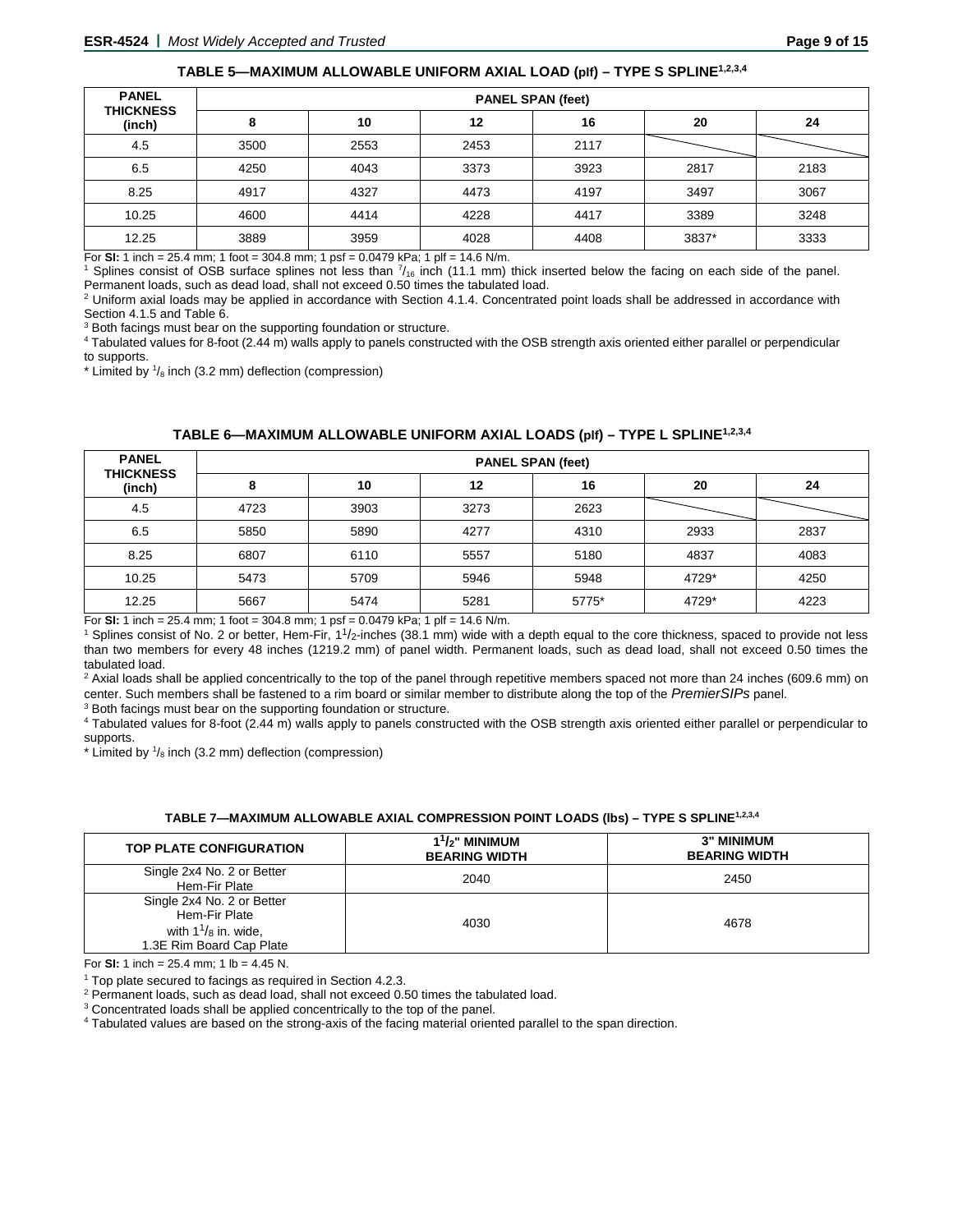

#### **FIGURE 3—TOP PLATE CONFIGURATIONS**

| <b>HEADER DEPTH3</b> | <b>DEFLECTION</b>  |     | <b>HEADER SPAN (feet)</b> |     |     |  |  |  |  |  |
|----------------------|--------------------|-----|---------------------------|-----|-----|--|--|--|--|--|
| (inches)             | LIMIT <sup>4</sup> | 4   | 6                         | 8   | 10  |  |  |  |  |  |
|                      | L/480              | 740 | 384                       | 228 | 142 |  |  |  |  |  |
| 12                   | L/360              | 740 | 384                       | 229 | 142 |  |  |  |  |  |
|                      | L/240              | 740 | 384                       | 229 | 142 |  |  |  |  |  |
|                      | L/480              | 798 | 574                       | 385 | 311 |  |  |  |  |  |
| 18                   | L/360              | 798 | 574                       | 385 | 311 |  |  |  |  |  |
|                      | L/240              | 798 | 574                       | 385 | 311 |  |  |  |  |  |
|                      | L/480              | 886 | 629                       | 429 | 361 |  |  |  |  |  |
| 24                   | L/360              | 886 | 629                       | 429 | 361 |  |  |  |  |  |
|                      | L/240              | 886 | 629                       | 429 | 361 |  |  |  |  |  |

### **TABLE 8—MAXIMUM ALLOWABLE UNIFORM PREMIERSIP HEADER VERTICAL LOADS (plf) 41 /2 INCH THROUGH 121 /4 INCH THICKNESS1,2**

For **SI:** 1 inch = 25.4 mm; 1 foot = 304.8 mm; 1 psf = 0.0479 kPa; 1 plf = 14.6 N/m.

<sup>1</sup> Vertical loads only. Lateral loads shall be transferred to the edges of the openings through continuous plate(s) designed in accordance with accepted engineering practice. Permanent loads, such as dead load, shall not exceed 0.50 times the tabulated load.

<sup>2</sup> Tabulated values are based on the strong-axis of the facing material oriented perpendicular to the direction of header span.

<sup>3</sup> Minimum depth of facing above opening.

<sup>4</sup> Deflection limit shall be selected by building designer based on the serviceability requirements of the structure and the requirements of applicable building code.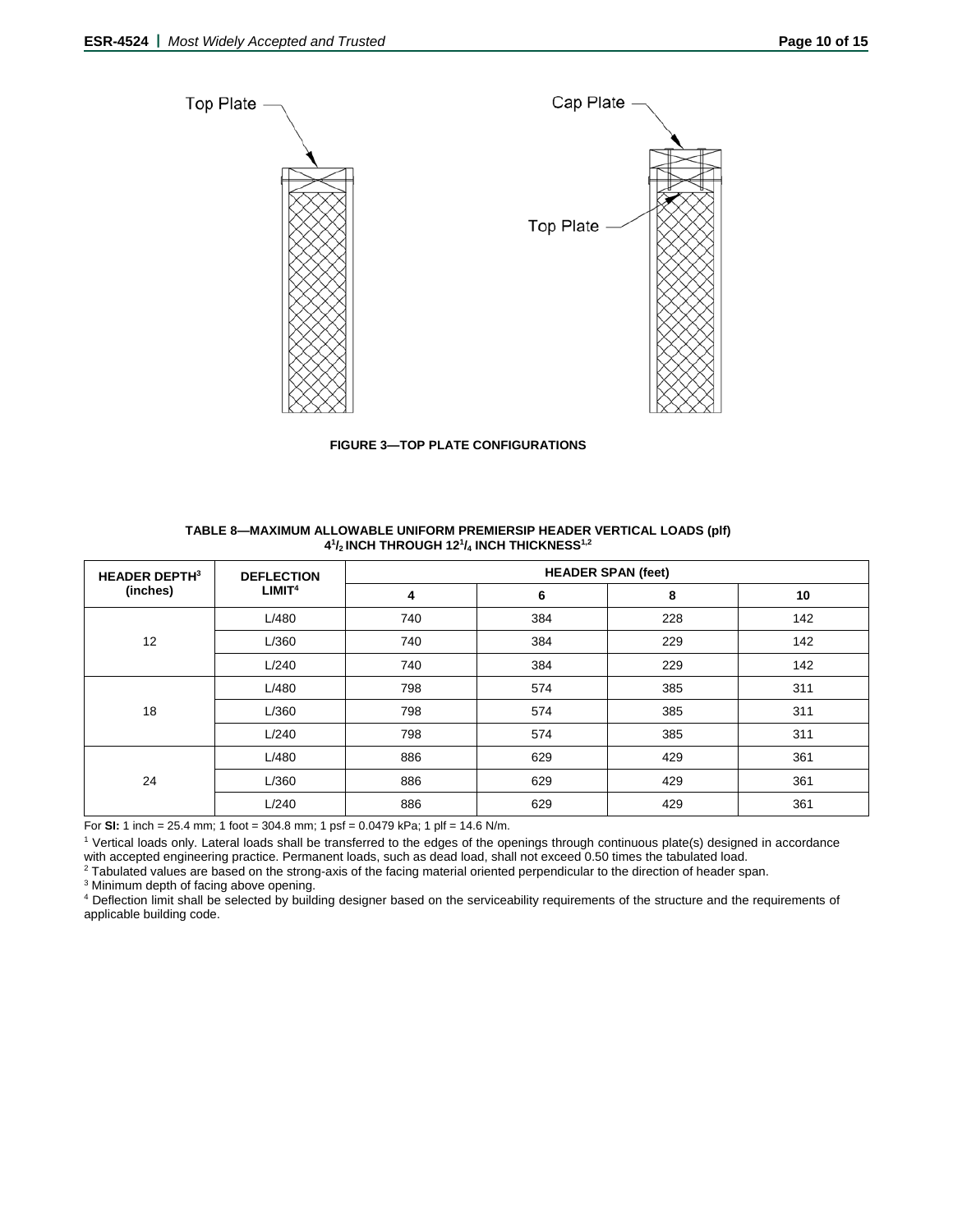### **TABLE 9—MAXIMUM ALLOWABLE UNIFORM HEADER LOADS (plf) (PANEL SPLICE A MINIMUM OF 6 INCH FROM EDGE OF OPENING) 41 /2 INCH THROUGH 121 /4 INCH THICKNESS1,2**

| <b>HEADER DEPTH3</b> | <b>DEFLECTION</b>  |     | <b>HEADER SPAN (feet)</b> |     |     |  |  |  |  |  |
|----------------------|--------------------|-----|---------------------------|-----|-----|--|--|--|--|--|
| (inches)             | LIMIT <sup>4</sup> | 4   | 6                         | 8   | 10  |  |  |  |  |  |
|                      | L/480              | 345 | 243                       | 156 | 99  |  |  |  |  |  |
| 12                   | L/360              | 450 | 295                       | 190 | 125 |  |  |  |  |  |
|                      | L/240              | 630 | 382                       | 236 | 153 |  |  |  |  |  |
|                      | L/480              | 705 | 388                       | 254 | 235 |  |  |  |  |  |
| 18                   | L/360              | 750 | 482                       | 302 | 281 |  |  |  |  |  |
|                      | L/240              | 750 | 482                       | 302 | 281 |  |  |  |  |  |
|                      | L/480              | 698 | 556                       | 368 | 350 |  |  |  |  |  |
| 24                   | L/360              | 896 | 556                       | 368 | 350 |  |  |  |  |  |
|                      | L/240              | 896 | 556                       | 368 | 350 |  |  |  |  |  |

For **SI:** 1 inch = 25.4 mm; 1 foot = 304.8 mm; 1 psf = 0.0479 kPa; 1 plf = 14.6 N/m.

<sup>1</sup> Vertical loads only. Lateral loads shall be transferred to the edges of the openings through continuous plate(s) designed in accordance with accepted engineering practice. Permanent loads, such as dead load, shall not exceed 0.50 times the tabulated load.

<sup>2</sup> Tabulated values are based on the strong-axis of the facing material oriented perpendicular to the direction of header span.

<sup>3</sup> Minimum depth of facing above opening.

<sup>4</sup> Deflection limit shall be selected by building designer based on the serviceability requirements of the structure and the requirements of applicable building code.

#### **TABLE 10—ALLOWABLE IN-PLANE RACKING SHEAR STRENGTH FOR PREMIERSIP SHEAR WALLS 41 /2 INCH THROUGH 121 /4 INCH THICKNESS WIND AND SEISMIC LOADS IN SEISMIC DESIGN CATEGORIES A, B AND C1**

|                                                        | <b>FRAMING</b>                    | <b>MINIMUM FACING CONNECTIONS4</b>                         | <b>ALLOWABLE</b><br><b>SHEAR</b>                           |                                                                                              |                                  |
|--------------------------------------------------------|-----------------------------------|------------------------------------------------------------|------------------------------------------------------------|----------------------------------------------------------------------------------------------|----------------------------------|
| <b>SPLINE</b><br>TYPE <sup>3</sup>                     | <b>MINIMUM</b><br>SG <sup>4</sup> | Chord <sup>2, 3</sup>                                      | Plate <sup>2</sup>                                         | Spline <sup>3</sup>                                                                          | LOAD <sup>5</sup><br>$($ plf $)$ |
| Block,<br>Surface or<br>Lumber<br>Spline<br>(Type S or | 0.50                              | 0.113"x 2-1/2" nails,<br>6" on center                      | $0.113$ "x 2-1/2" nails.<br>6" on center                   | (7/16" thick, 3" wide spline)<br>0.113"x 2-1/2" nails, 6" on<br>center                       | 410                              |
|                                                        | 0.50                              | 0.113"x 2-3/8" nails.<br>6" on center stagger (2)<br>rows) | 0.113"x 2-3/8" nails.<br>6" on center                      | (7/16" thick, 4" wide spline)<br>0.113"x 2-3/8" nails, 6" on<br>center                       | 460                              |
|                                                        | 0.42                              | 0.113"x 2-3/8" nails,<br>6" on center stagger (2)<br>rows) | 0.113"x 2-3/8" nails.<br>4" on center stagger (2)<br>rows) | (7/16" thick, 4" wide spline)<br>0.113"x 2-3/8" nails, 4" on<br>center                       | 700                              |
| Type L)                                                | 0.42                              | 0.148"x 2-3/8" nails.<br>6" on center stagger (2)<br>rows) | 0.148"x 2-3/8" nails,<br>3" on center                      | (23/32" thick, 4" wide spline)<br>0.148"x 2-3/8" nails,<br>3" on center stagger (2)<br>rows) | 1000                             |

For **SI:** 1 inch =  $25.4$  mm; 1 plf =  $14.6$  N/m.

<sup>1</sup> Shear strength values, as published in this table, are limited to assemblies resisting wind or seismic forces when the aspect ratio (height:width) does not exceed 2:1.

<sup>2</sup> Chords, hold-downs and connections to other structural elements must be designed by a registered design professional in accordance with accepted engineering practice.

<sup>3</sup> Spline type at interior panel-to-panel joints only, solid chord members are required at each end of each shear wall segment.

<sup>4</sup> Required connections must be made on each side of the panel. Dimensional or engineered lumber shall have an equivalent specific gravity not less than specified.

<sup>5</sup> For design to resist seismic forces, shear wall height-width ratios greater than 2:1, but not exceeding 3.5:1, are permitted for assemblies using lumber splines provided the allowable shear strength values in this table are multiplied by 2w/h.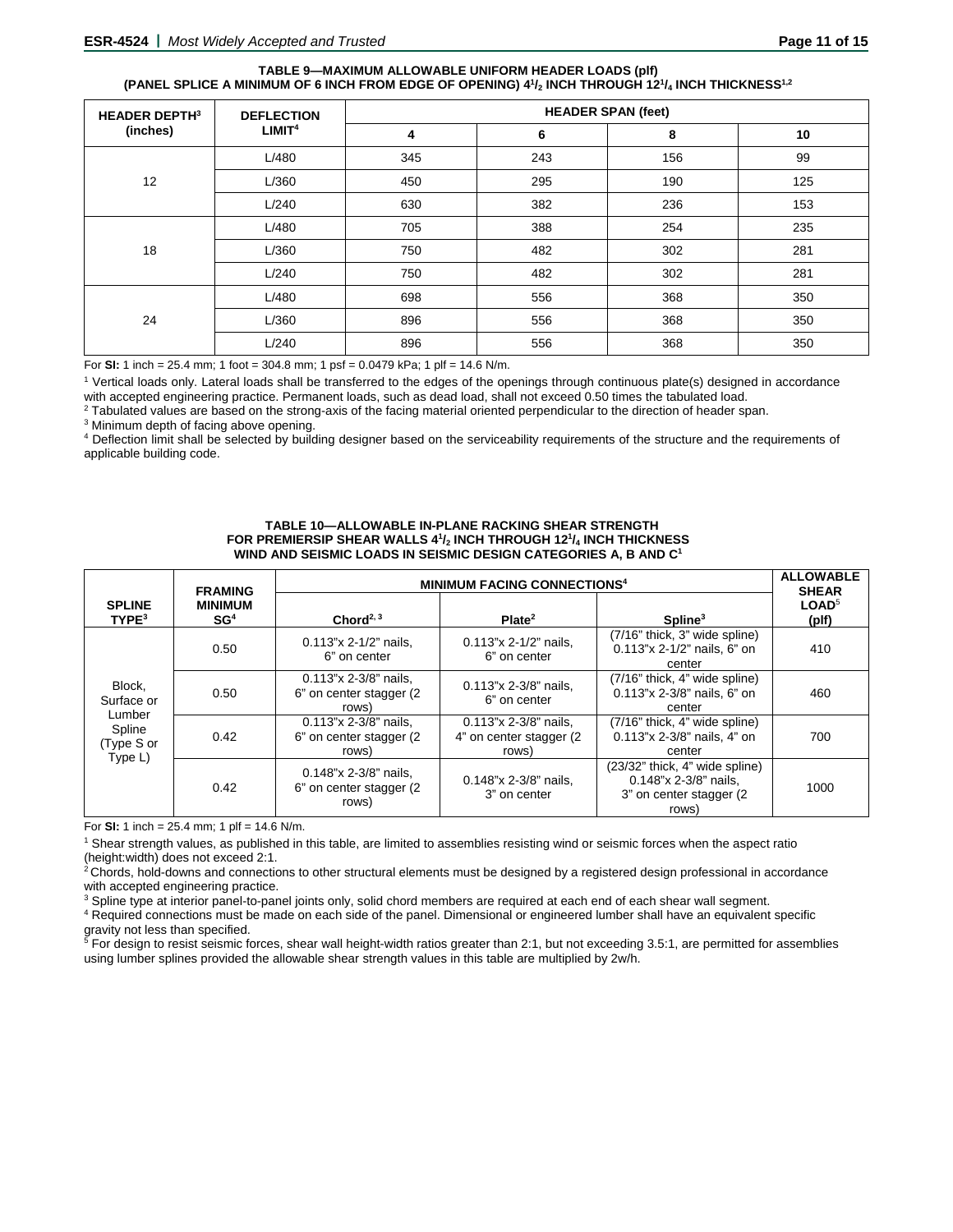# **TABLE 11—MAXIMUM ALLOWABLE IN-PLANE SHEAR FOR DIAPHRAGMS SUBJECTED TO WIND OR SEISMIC LOADING1**

|                                                              | <b>MINIMUM CONNECTIONS<sup>2</sup></b>                                                             |                                                                  | <b>ALLOWABLE</b>                                 | G'<br><b>APPARENT</b>      |                              |                               |
|--------------------------------------------------------------|----------------------------------------------------------------------------------------------------|------------------------------------------------------------------|--------------------------------------------------|----------------------------|------------------------------|-------------------------------|
|                                                              |                                                                                                    |                                                                  | Boundary <sup>4</sup> (Figure 4C)                | <b>SHEAR</b>               | <b>SHEAR</b>                 | <b>MAXIMUM</b>                |
| Interior Supports <sup>2</sup><br>(Figure 4A)                | Surface Spline <sup>3</sup><br>(Figure 4B)                                                         | <b>Support</b>                                                   | <b>Spline</b>                                    | <b>LOAD</b><br>$($ plf $)$ | <b>STIFFNESS</b><br>(Ibf/in) | <b>ASPECT</b><br><b>RATIO</b> |
| PBS No. 14 SIP Screw<br>with 1" penetration<br>12" on center | 0.113" x 2.5" nails, 3" on<br>center<br>7/16" x 4" OSB Spline                                      | PBS No.14<br>SIP Screw with<br>1" penetration<br>12" on center   | $0.113" \times 2.5"$<br>nails, 6" on<br>center   | 430                        | 24000                        | 4:1                           |
| PBS No.14 SIP Screw<br>with 1" penetration<br>12" on center  | $0.113" \times 2.5"$ nails,<br>3" on center, 2 rows,<br>staggered<br>7/16" x 4" OSB Spline         | PBS No.14<br>SIP Screw with<br>1" penetration<br>3" on center    | $0.113" \times 2.5"$<br>nails, 4" on<br>center   | 530                        | 30300                        | 4:1                           |
| PBS No.14 SIP Screw<br>with 1" penetration<br>2" on center   | $0.113" \times 2.5"$ nails,<br>3" on center, 2 rows,<br>staggered 7/16" x 4" OSB<br>Spline         | PBS No.14<br>SIP Screw with<br>1" penetration<br>2" on center    | $0.113" \times 2.5"$<br>nails,<br>1.5" on center | 750                        | 41300                        | 4:1                           |
| PBS No.14 SIP Screw<br>with 1" penetration<br>4" on center   | $0.113" \times 2.5"$ nails,<br>3" on center, 2 rows,<br>staggered 7/16" x 4" OSB<br>Spline         | PBS No.14<br>SIP Screw with<br>1" penetration<br>4" on center    | $0.113"$ x2.5"<br>nails, 3" on<br>center         | 915                        | 93700                        | 3:1                           |
| PBS No.14 SIP Screw<br>with 1" penetration<br>4" on center   | $0.113" \times 2.5"$ nails,<br>6" on center, 2 rows,<br>staggered 23/32" x 4"<br><b>OSB Spline</b> | PBS No.14<br>SIP Screw<br>with 1"<br>penetration<br>4" on center | $0.113" \times 2.5"$<br>nails, 6" on<br>center   | 1130                       | 110600                       | 3:1                           |

For **SI:** 1 inch = 25.4 mm; 1 lb = 4.45 N; 1 plf = 14.6 N/m.

<sup>1</sup> The maximum diaphragm length-to-width ratio of shall not exceed 4:1. Load may be applied parallel to continuous panel joints.

 $^2$  Interior supports shall be spaced not to exceed 12 feet (3.66 mm) on center and have a minimum width of  $3\frac{1}{2}$  inches (88.9 mm) and a specific gravity of 0.42 or greater. Specified fasteners are required on both sides of panel joint where panels are joined over a support. See Figure 4A.

 $3$  Top spline only, at interior panel-to-panel joints. Specified fasteners are required on both sides of panel joint. See Figure 4B.

 $^4$  Boundary spline shall be solid 1<sup>1</sup>/<sub>2</sub> inches (38.1 mm) wide, minimum, and have a specific gravity of 0.42 or greater. Boundary supports shall have a minimum width of  $3^{1}/_2$  inches (88.9 mm) and a specific gravity of 0.42 or greater. Specified spline fasteners are required through both facings. See Figure 4C.



**FIGURE 4—DIAPHRAGM CONNECTION TYPES**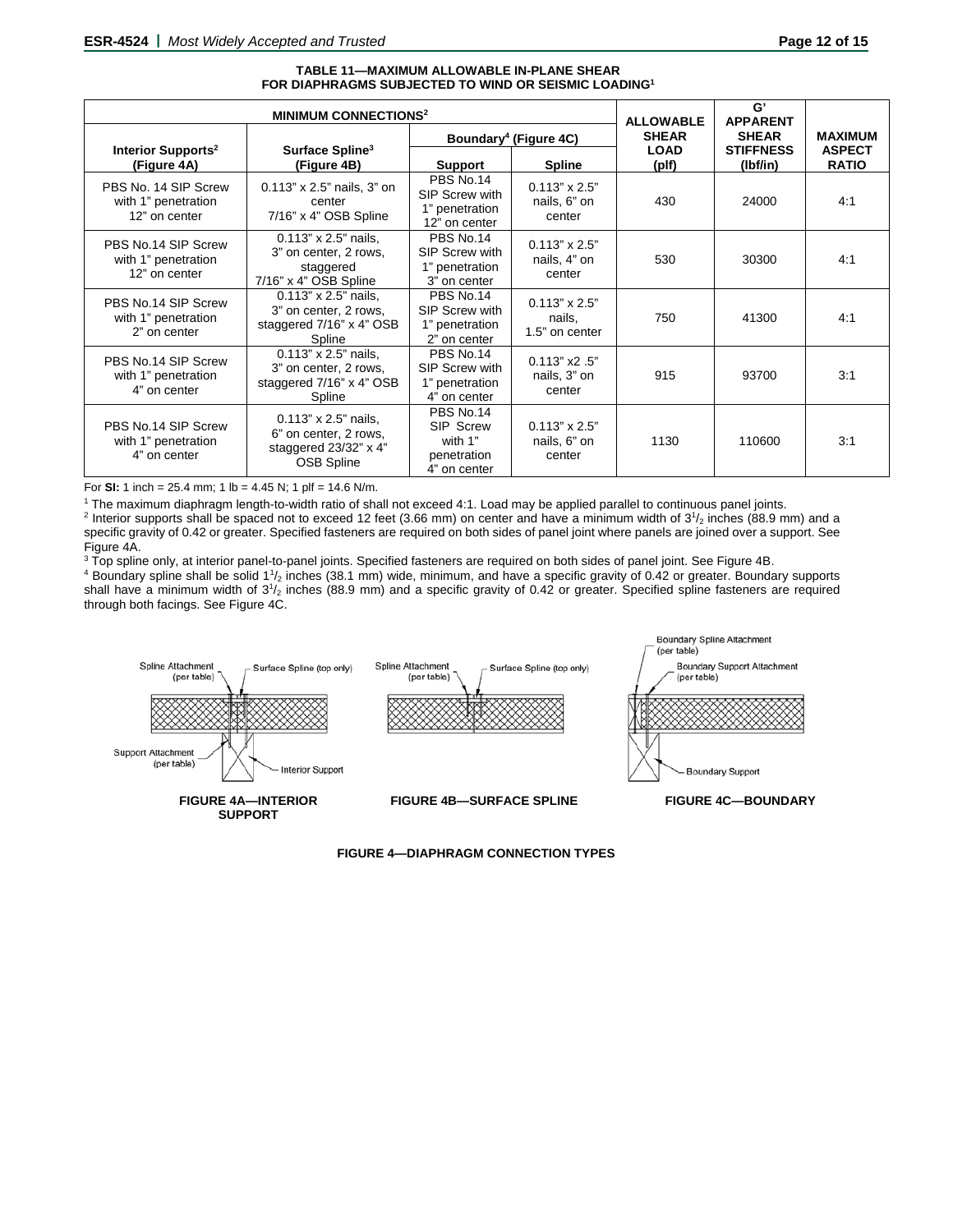

**Load-Bearing, Restrained Floor/Ceiling Assembly Rating – 1 Hour Load-Bearing, Unrestrained Floor/Ceiling Assembly Rating – 1 Hour**

**FIGURE 6—ASSEMBLY DRAWING FOR FIRE RESISTANCE**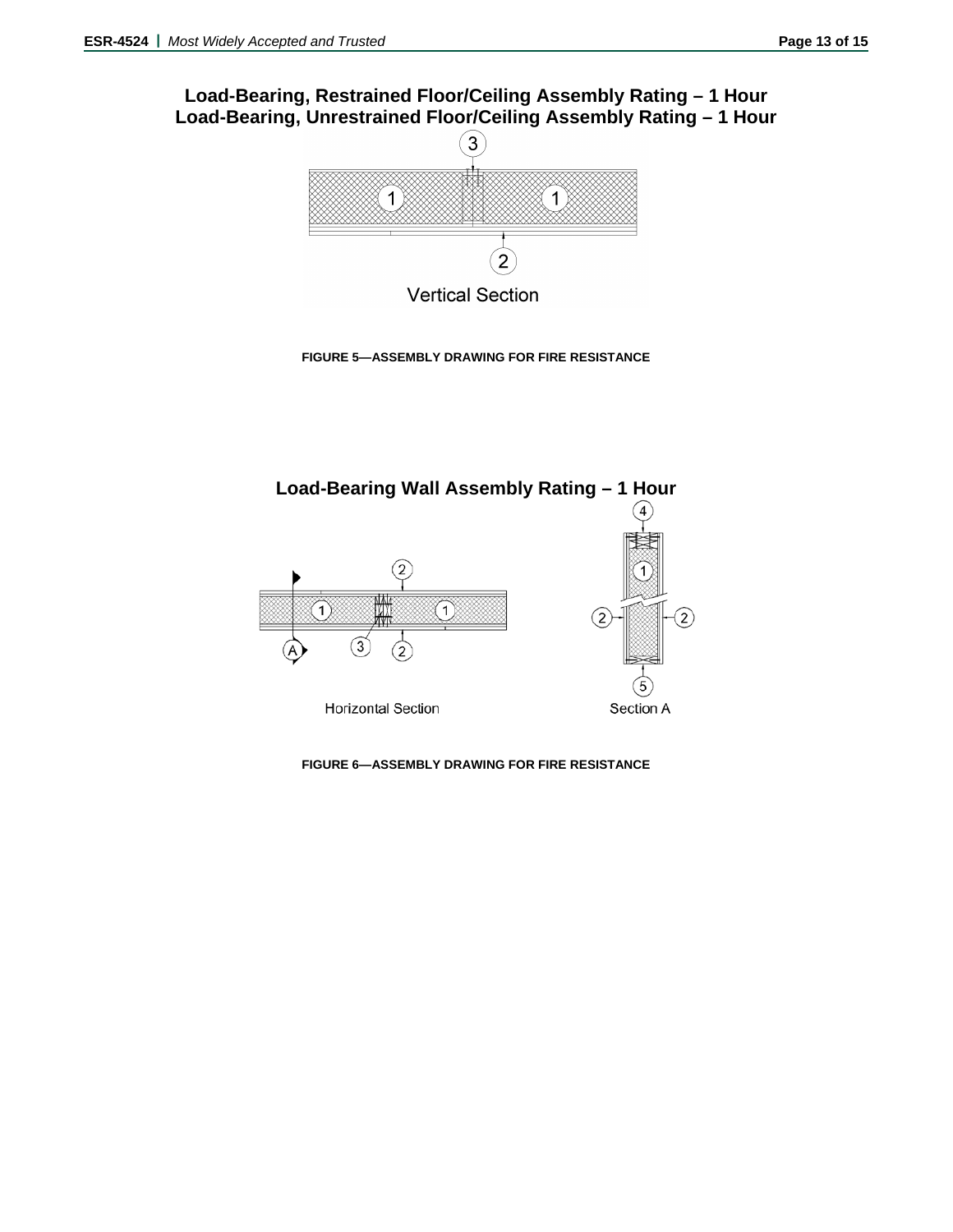<span id="page-13-0"></span>

# **ICC-ES Evaluation Report ESR-4524 LABC and LARC Supplement**

*Reissued February 2021 This report is subject to renewal February 2023.* 

**[www.icc-es.org](http://www.icc-es.org/) | (800) 423-6587 | (562) 699-0543** *A Subsidiary of the International Code Council ®*

**DIVISION: 06 00 00—WOOD, PLASTICS AND COMPOSITES Section: 06 12 00—Structural Panels** 

**REPORT HOLDER:** 

**PREMIER BUILDING SYSTEMS, LLC** 

**EVALUATION SUBJECT:** 

# **PREMIER STRUCTURAL INSULATED PANELS (SIPS)**

# **1.0 REPORT PURPOSE AND SCOPE**

#### **Purpose:**

The purpose of this evaluation report supplement is to indicate that Premier SIPs, described in ICC-ES evaluation report [ESR-4524,](#page-0-0) have also been evaluated for compliance with the codes noted below as adopted by the Los Angeles Department of Building and Safety (LADBS).

# **Applicable code edition***s***:**

- 2020 *City of Los Angeles Building Code* (LABC)
- 2020 *City of Los Angeles Residential Code* (LARC)

# **2.0 CONCLUSIONS**

The Premier SIPs, described in Sections 2.0 through 7.0 of the evaluation repor[t ESR-4524,](#page-0-0) comply with the LABC Chapters 7, 23 and 26*,* and the LARC, and are subject to the conditions of use described in this supplement.

# **3.0 CONDITIONS OF USE**

The Premier SIPs described in this evaluation report supplement must comply with all of the following conditions:

- All applicable sections in the evaluation report ESR-4524.
- The design, installation, conditions of use and identification are in accordance with the 2018 *International Building Code*® (IBC) provisions noted in the evaluation repor[t ESR-4524.](#page-0-0)
- The design, installation and inspection are in accordance with additional requirements of LABC Chapters 16 and 17, as applicable.
- Under the LARC, an engineered design in accordance with LARC Section R301.1.3 must be submitted.

This supplement expires concurrently with the evaluation report, reissued February 2021.